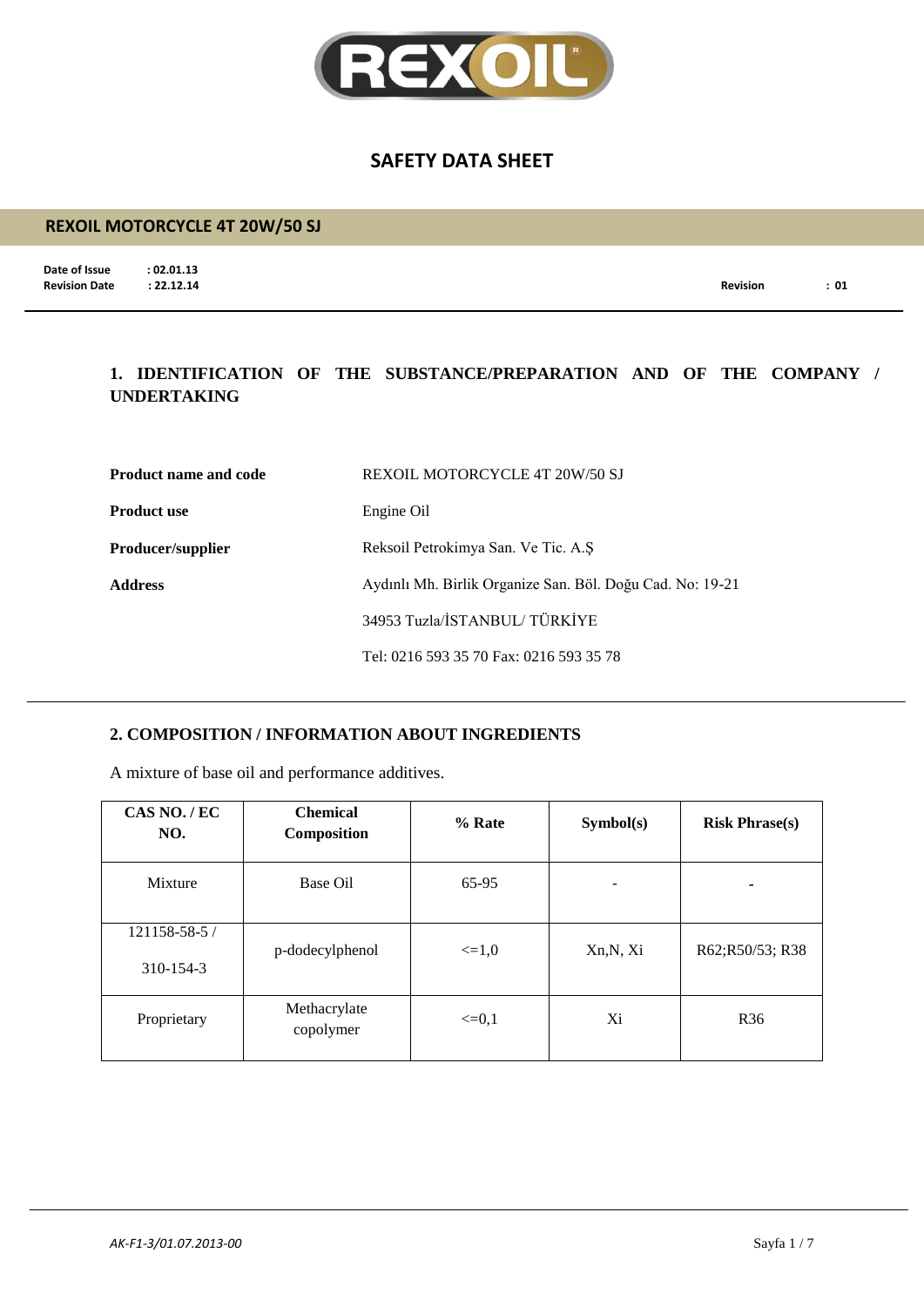

# **REXOIL MOTORCYCLE 4T 20W/50 SJ**

| Date of Issue<br>: 02.01.13<br>: 22.12.14<br><b>Revision Date</b> |                                                                                                                                                                                                             | <b>Revision</b> | : 01 |
|-------------------------------------------------------------------|-------------------------------------------------------------------------------------------------------------------------------------------------------------------------------------------------------------|-----------------|------|
| <b>3. HAZARDS IDENTIFICATION</b>                                  |                                                                                                                                                                                                             |                 |      |
| <b>Physical / Chemical Hazards</b>                                | Not classified as dangerous.                                                                                                                                                                                |                 |      |
| <b>Human health hazards</b>                                       | Not classified as dangerous.                                                                                                                                                                                |                 |      |
| <b>Environmental Hazards</b>                                      | Not likely to be harmful to aquatic organisms.                                                                                                                                                              |                 |      |
| <b>4. FIRST-AID MEASURES</b><br>Eye contact                       | Hold the eyelids apart with clean hands and flush with running water for at least<br>15 minutes.                                                                                                            |                 |      |
| <b>Skin contact</b>                                               | Rinse thoroughly with running water and soap. Take off contaminated clothes<br>and should be washed contacted area on skin with water. You should see the<br>doctor if irritate keeps continue on the skin. |                 |      |
| <b>Ingestion</b>                                                  | DO NOT induce vomiting! Wash the mouth out with water. In case of nausea or<br>any other symptoms seek medical assistance and show the label/container.                                                     |                 |      |
| <b>Inhalation</b>                                                 | Remove the person to fresh air. If the person has breathing difficulties, seek                                                                                                                              |                 |      |

medical assistance.

**5. FIRE-FIGHTING MEASURES**

| <b>Suitable Extinguishers And Fire</b>                             | Should be used foam, dry chemical and water spry at small-scale fires. Should |
|--------------------------------------------------------------------|-------------------------------------------------------------------------------|
| <b>Fighting Method</b>                                             | call fire department at large fire.                                           |
| <b>Unsuitable Extinguishers And Fire</b><br><b>Fighting Method</b> | Do not intervene fire with water.                                             |
| <b>Special Situations After Combustion</b>                         | Toxic gases consist After Combustion. May burn at high temperatures.          |
| Special protective equipment for Fire-                             | Should be used protective clothing and oxygen mask for extinguishing Indoor   |
| fighting                                                           | locations fires by trained personnel.                                         |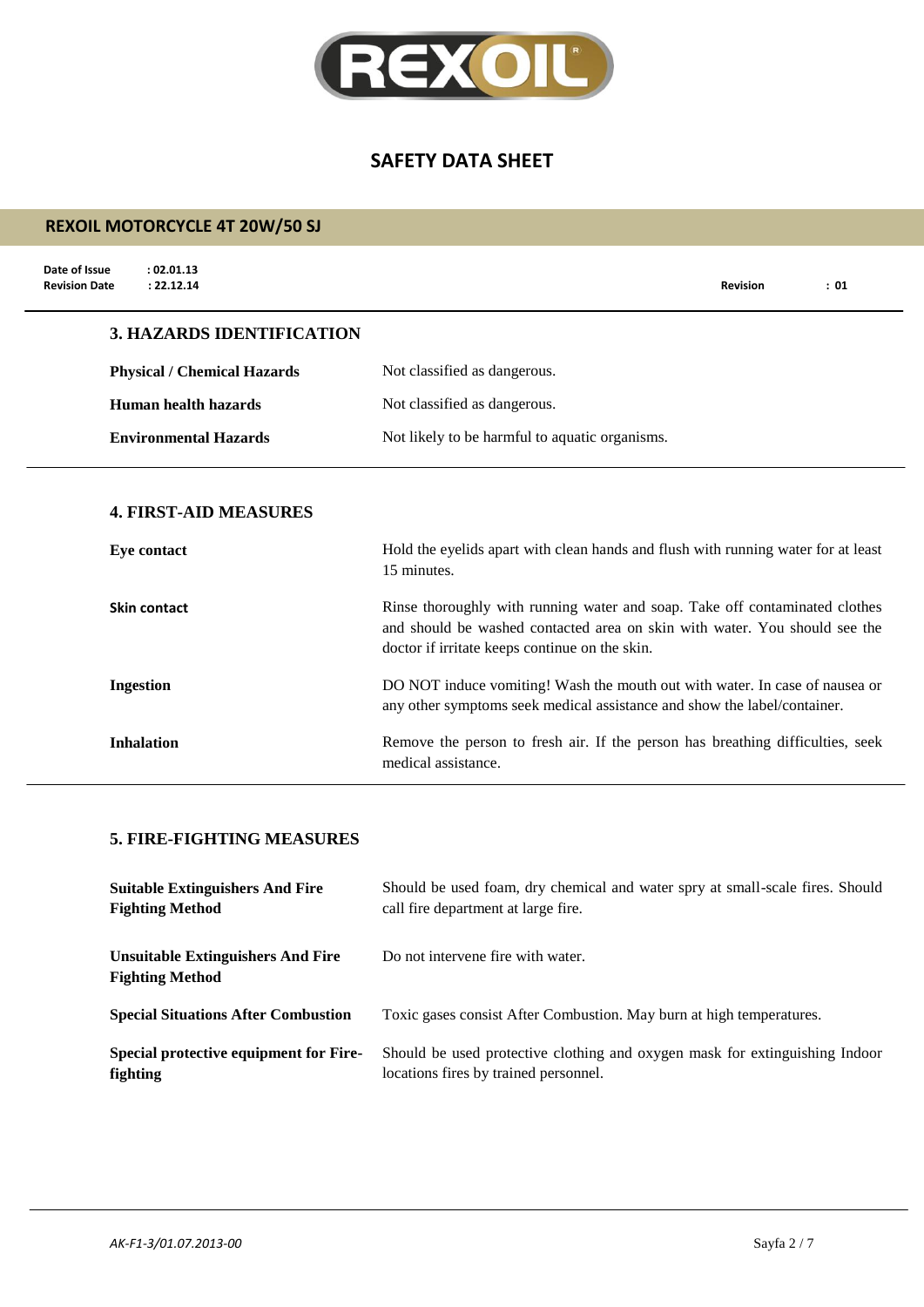

# **Date of Issue : 02.01.13 Revision Date : 22.12.14 Revision : 01 REXOIL MOTORCYCLE 4T 20W/50 SJ 6. ACCIDENTAL RELEASE MEASURES Personal precautions** Use personal protective equipment from item 8. Stand upwind from the release site. **Environmental precautions** Avoid spilling into water, sewerage and drainage systems by digging a protective ditch and/or setting up partitions of dry sand, soil or similar absorbent material. Use floating dams for water spills. **Methods for cleaning-up and recovery** Absorb the spilt product with absorbent or inert material. Store the waste material and contaminated surface layer of soil that was removed in closed containers in well-ventilated premises. Hand over for disposal to legal entities for hazardous waste disposal, authorized by the Ministry in charge of environmental protection. **Additional warnings** In case of larger spills, notify the communication unit at 112.

#### **7. HANDLING AND STORAGE**

#### **Handling**

| <b>Safety precautions</b>                                 | Use product in well ventilated premises. Keep away from sources of heat and<br><i>ignition.</i>                       |  |
|-----------------------------------------------------------|-----------------------------------------------------------------------------------------------------------------------|--|
| Safe handling advice                                      | Avoid contact with skin and eyes.                                                                                     |  |
| <b>Storage: Technical measures and storage conditions</b> |                                                                                                                       |  |
| <i>Suitable</i>                                           | It is recommended that base oil be stored in covered or closed area.<br>Recommended storage temperature is $5-40$ °C. |  |
| To be avoided                                             | Do not expose to direct sunlight or higher temperatures, avoid contact with<br>water or strong oxidants.              |  |
| <b>Packaging materials</b>                                |                                                                                                                       |  |
| Recommended                                               | Material resistant to hydrocarbons.                                                                                   |  |
| Not suitable                                              | Anything else.                                                                                                        |  |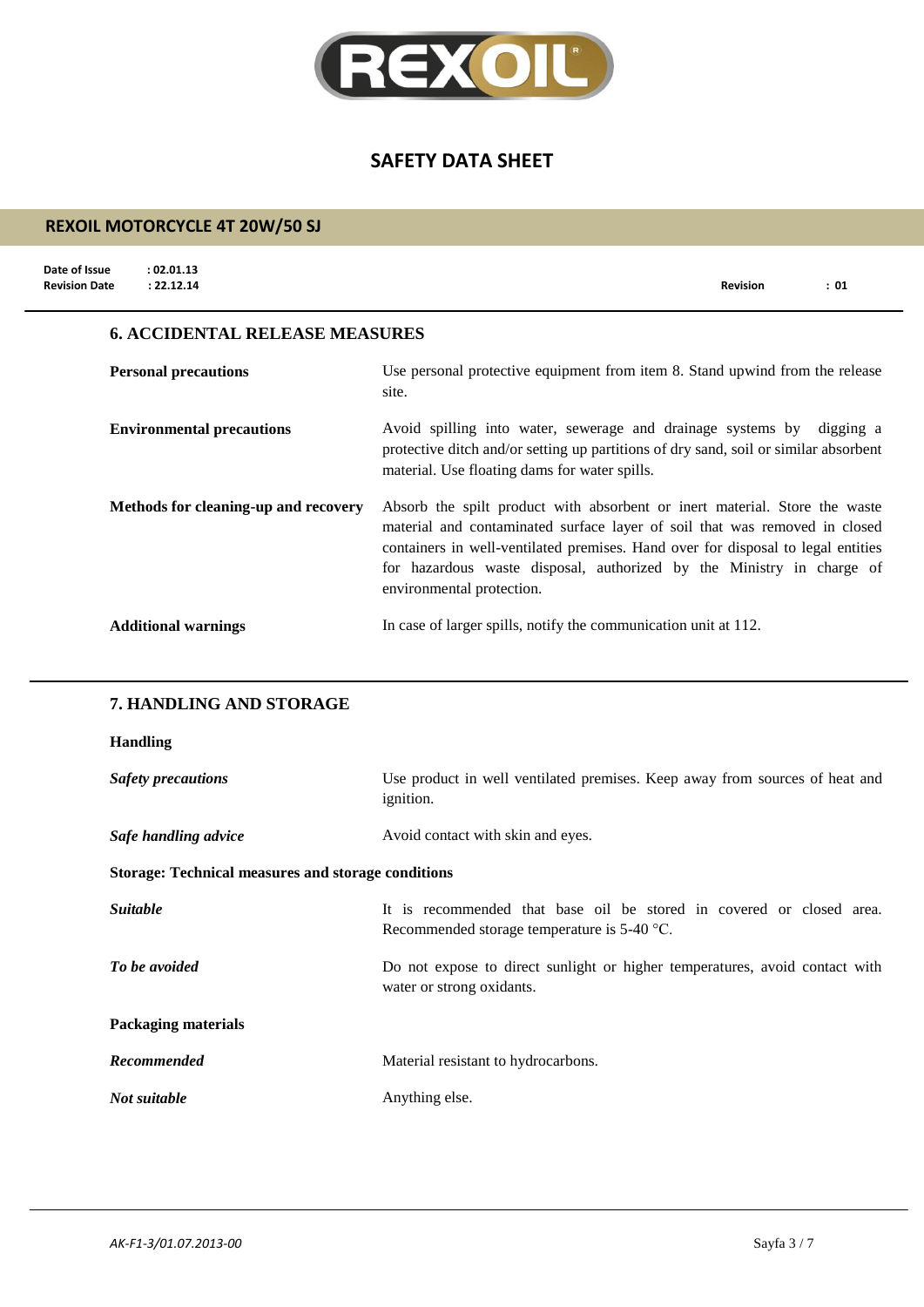

# **Date of Issue : 02.01.13 Revision Date : 22.12.14 Revision : 01 REXOIL MOTORCYCLE 4T 20W/50 SJ 8. EXPOSURE CONTROLS / PERSONAL PROTECTION Technical measures for reducing exposure** Ensure good ventilation of premises. **Control parameters** See item 7. **Personal protective equipment Respiratory protection** During regular work respiratory protective equipment is not required. In special cases (e.g. spills) use full face protective mask and in case of fire self-contained pressurized air breathing apparatus. **Hand protection** Gloves made of PVC or neoprene, resistant to oils, greases, alkali and acids. **Eye protection** Protective goggles with side protection or protective visor. **Skin and body protection** Protective clothes and footwear. **Special hygienic and safety precautions** Smoking, eating and drinking is prohibited during handling this product. Wash hands before each work break. **Additional warnings** Immediately remove contaminated clothes and footwear.

### **9. PHYSICAL AND CHEMICAL PROPERTIES**

|        | <b>Physical properties</b> |        |       |       |                |
|--------|----------------------------|--------|-------|-------|----------------|
| State: | Liquid                     | Color: | Amber | Odor: | Petroleum odor |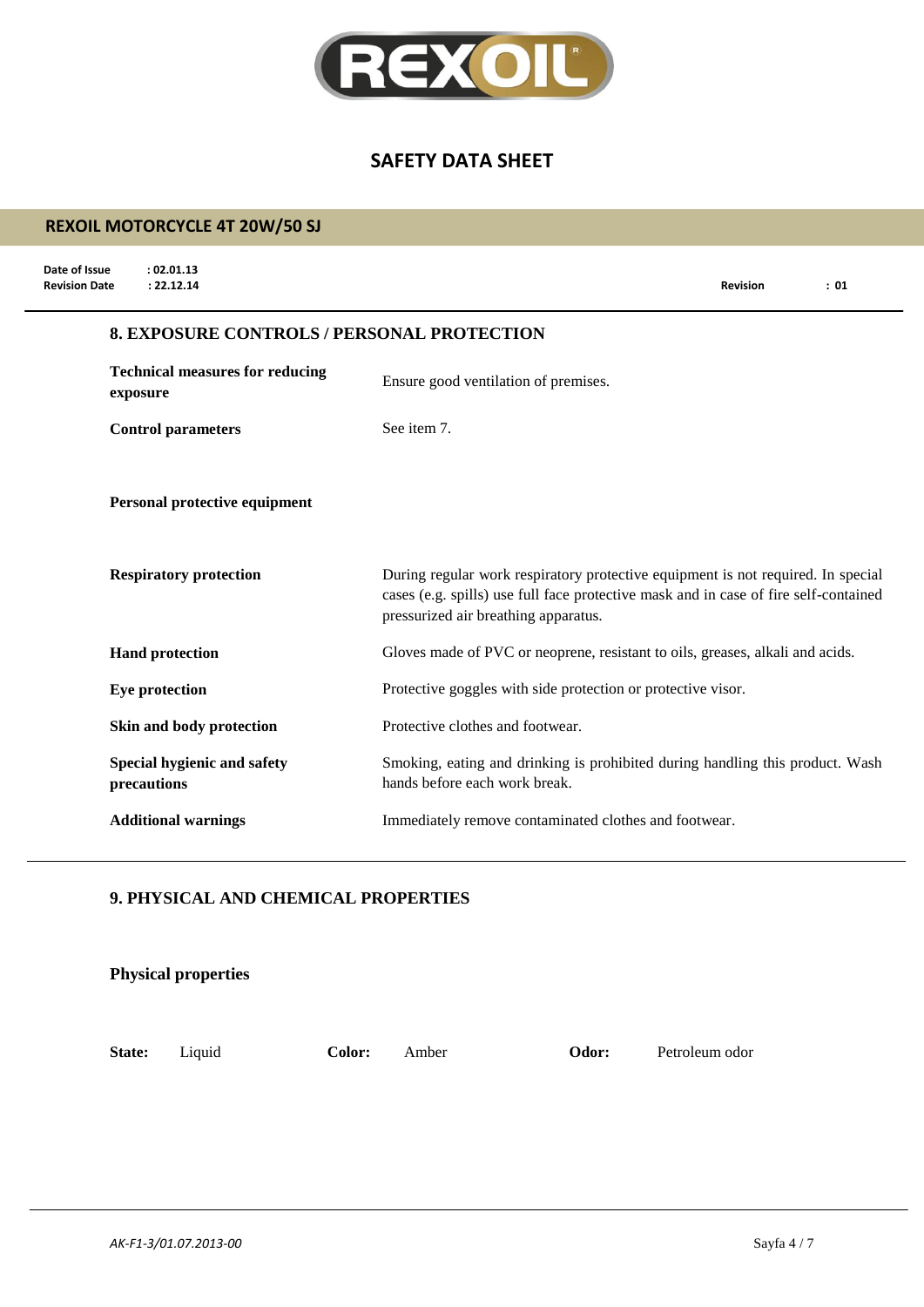

# **REXOIL MOTORCYCLE 4T 20W/50 SJ**

**Date of Issue : 02.01.13<br>Revision Date : 22.12.14** 

**Revision Date : 22.12.14 Revision : 01**

#### **Chemical properties**

| <b>Characteristics</b>     | Unit               | Values          | <b>Method</b>      |
|----------------------------|--------------------|-----------------|--------------------|
| Density @ 15 $^{\circ}$ C  | g/cm <sup>3</sup>  | $0,87-0,90$     | <b>ASTM D 4052</b> |
| <b>Flash Point</b>         | $\rm ^{o}C$        | <b>Min. 220</b> | <b>ASTMD92</b>     |
| Kinematic Viscosity@100 °C | mm <sup>2</sup> /s | $16,3-21,9$     | <b>ASTM D 445</b>  |

## **10. STABILITY AND REACTIVITY**

| <b>Stability</b>                        | Stabile at normal conditions.                                            |
|-----------------------------------------|--------------------------------------------------------------------------|
| <b>Conditions to avoid</b>              | High temperature and direct sunlight.                                    |
| <b>Materials to avoid</b>               | Avoid contact with water and strong oxidants.                            |
| <b>Hazardous decomposition products</b> | Forming of dangerous products not expected at normal storage conditions. |

#### **11. TOXICOLOGICAL INFORMATION**

| Eye contact         | If accidental eye contact can cause temporary blindness.                                                                    |
|---------------------|-----------------------------------------------------------------------------------------------------------------------------|
| <b>Skin contact</b> | Prolonged or repeated contact can cause skin irritation. If skin contact with hot<br>product that creates skin burns.       |
| Ingestion           | There is no any information.                                                                                                |
| <b>Respiratory</b>  | Eye, nose and throat will be irritated if fog or mist breathes. Hot product vapor<br>irritates the upper respiratory tract. |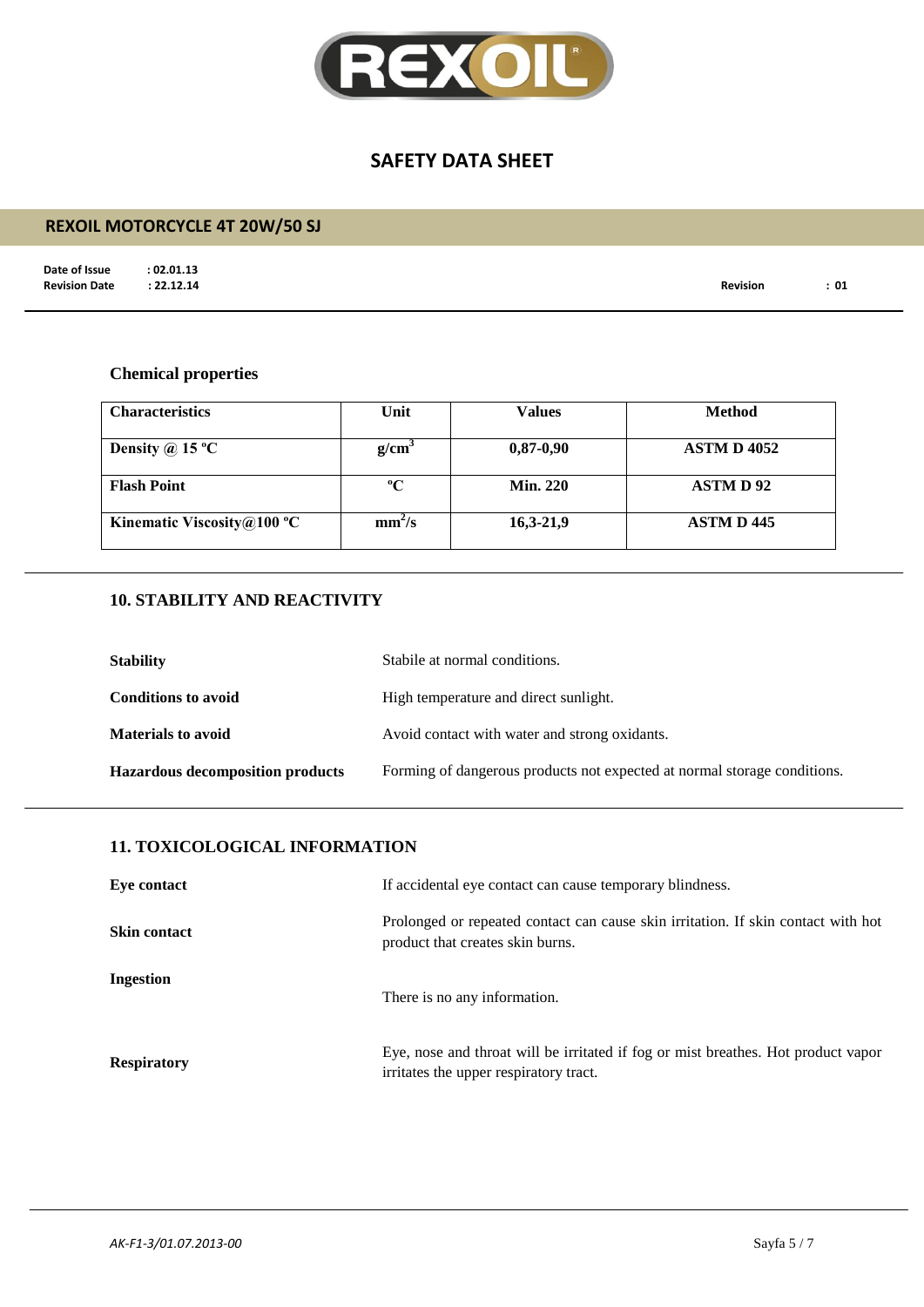

| <b>REXOIL MOTORCYCLE 4T 20W/50 SJ</b>                             |                                                                                                       |                 |      |
|-------------------------------------------------------------------|-------------------------------------------------------------------------------------------------------|-----------------|------|
| Date of Issue<br>: 02.01.13<br>: 22.12.14<br><b>Revision Date</b> |                                                                                                       | <b>Revision</b> | : 01 |
| <b>12. ECOLOGICAL</b>                                             |                                                                                                       |                 |      |
| <b>Ecotoxicity</b>                                                | Does not harm the aquatic life forms. Spills make film layer on water and<br>prevent oxygen transfer. |                 |      |
| <b>Mobility</b>                                                   | Spilled product will cause pollution of groundwater.                                                  |                 |      |
| <b>Persistence and degradability</b>                              | Have the ability to accumulate in the soil.                                                           |                 |      |

#### **13. DISPOSAL CONSIDERATIONS**

According to current legislation should be eliminated by licensed personnel.

#### **14. TRANSPORT INFORMATION**

Transportation is not dangerous. Not classified as hazardous for transport.

#### **15. REGULATORY INFORMATION**

- **S2** Keep out of the reach of children
- **S26** In case of contact with eyes, rinse immediately with plenty of water and seek medical advice.
- **S29** Do not empty into drains.
- **S39** Wear eye/face protection.
- **S46** If swallowed, seek medical advice immediately and show this container or label